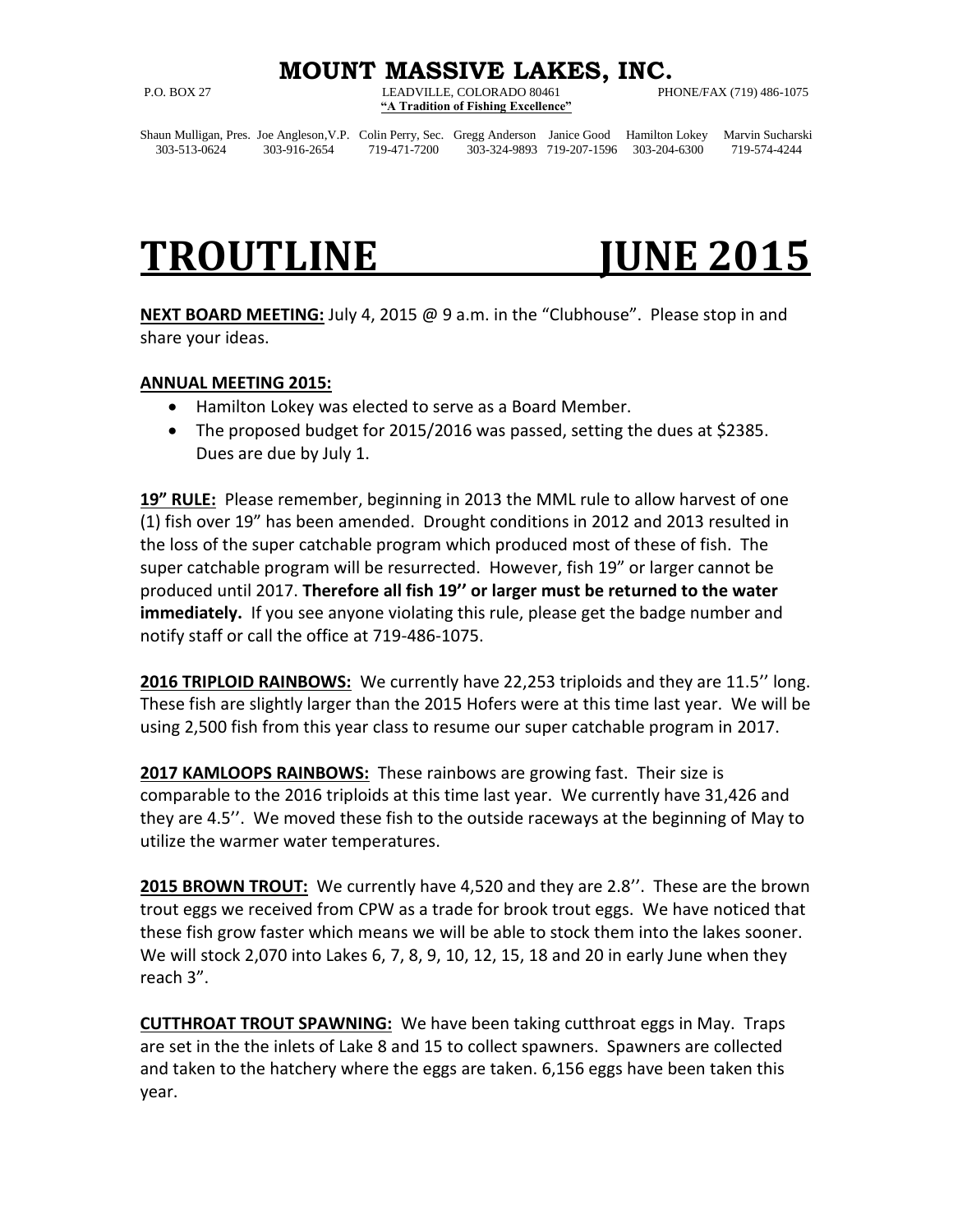**WATER FLOWS:** We had two snow storms come through in April which considerably helped the snowpack on Weston Pass. We are currently taking our full 8 CFS water right. All the lakes are full and our entire water system is running. We turned Home Row Ditch on at the end of May and will keep it running as long as we can. If you have a cabin close to the Home Row Ditch, please try to keep it free of any debris.

**HEALING WATERS:** Is set for Sunday June 7, 2015. If you wish to participate, please contact Jim Tims, 8842 Mary Hill Cove, Germantown, Tennessee, 38139.

**CLUBHOUSE PHONE:** We will be disconnecting the office and clubhouse phone. If you need to get in contact with the staff, please use the following numbers.

Brent: 719-293-5441 Greg: 719-293-5427 Bryan: 719-293-5423

**BURN PILE:** The burn pile is to be no larger than 15' x 15' in size. Please do not put construction materials or metal/steel objects in the pile.

**PICNIC:** The club's annual picnic will be held on Saturday, July 4, at noon in the club shop. All attending are asked to bring your own tableware (plates & utensils) and a main dish. **Odd** numbered cabins please bring a salad. **Even** numbered cabins please bring a dessert. Sodas will be provided.

**FUND RAISING FOR NEW LAKE COUNTY AMBULANCE:** St. Vincent Hospital Foundation in Leadville is conducting a fund-raising effort to match a grant for a new ambulance, replacing one of three ambulances. The oldest ambulance in use has surpassed its recommended life expectancy and is constantly out of service for repairs. It is not just having a reliable ambulance immediately available for transportation in the event of an accident or critical health issues affecting club members or guests, but also the fact ambulance crews are highly trained responders who will arrive at the club accompanied by invaluable life-saving equipment that could be of major consequence in an emergency. Leadville is currently the closest hospital to the Club, but despite what may happen in the future to the hospital, Lake County will always have a need for ambulance services. The total project cost is \$215,726 and the grant will cover about \$151,000. The match amount is \$64,000. Please consider donating to the ambulance cause!

You may make donations by going to leadvillehospital.org and clicking on the "DONATE" button, or you may send a check made out to "St. Vincent Hospital Foundation" and mail to 822 W. 4th St. Leadville, Co. 80461. For more information you can phone 719- 486-0230. Thanks!